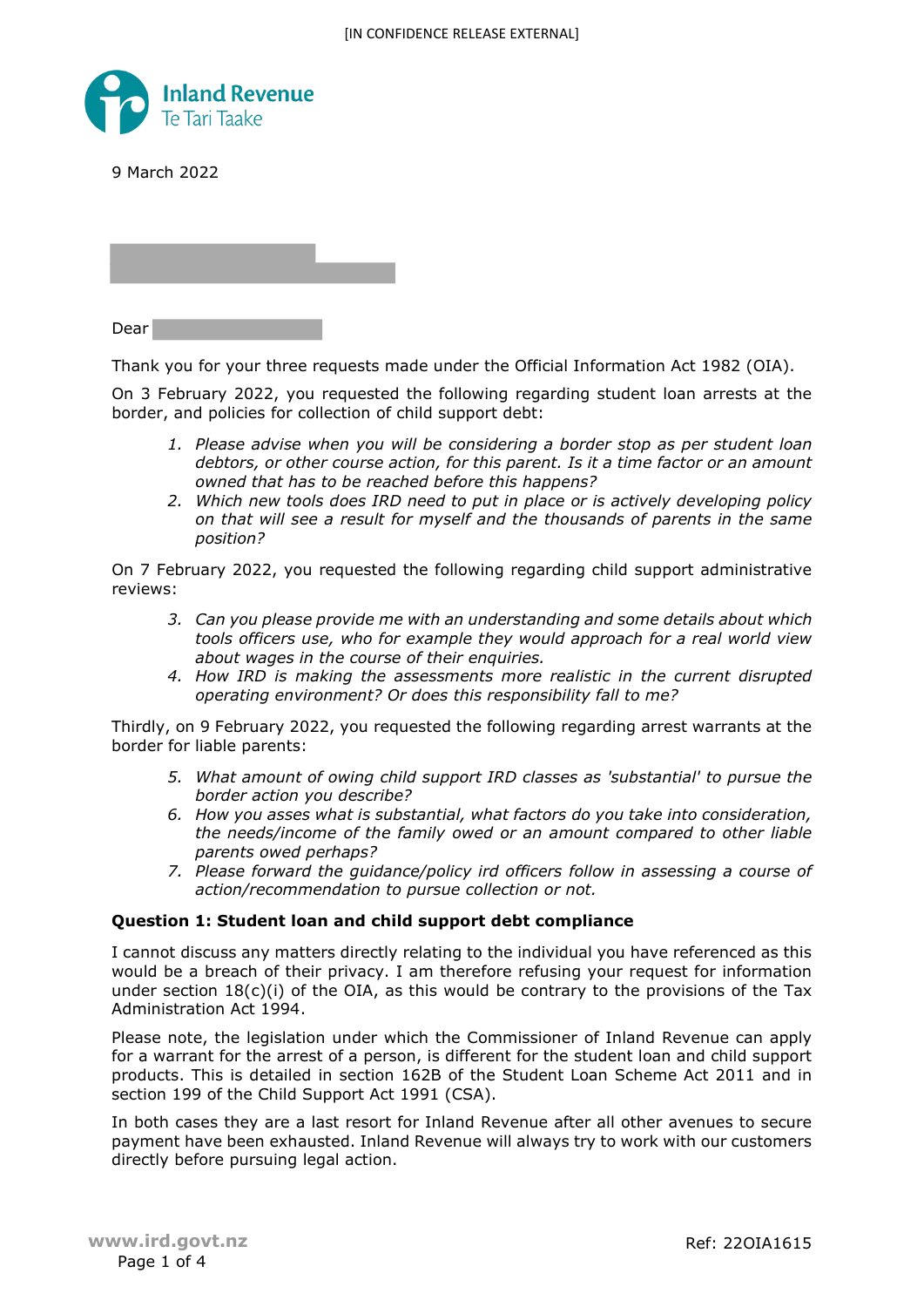# **Question 2: New process/policies for collecting child support payments**

Inland Revenue is constantly reviewing current processes around debt collection to optimise what we do. However, there is no new, formal policy we can provide you at this time. Therefore, I am refusing your request under section 18(e) of the OIA – the document alleged to contain the information requested does not exist or cannot be found.

### **Question 3: Administrative review processes where the income, earning capacity, property and financial resources of either parent or the child (or children) isn't taken into account**

Review Officers are bound by case law, and as part of the decision that is released to both parties, they are required to advise how the calculations were made. As per section 96(I)(5) of the CSA, Review Officers can use any information and tools that they believe are relevant, however there is no set guide because each case's facts are particular to that case. For example, a Review Officer could, as part of their tool set, use the MBIE wage calculator, but if they do so, they must inform both parties they are doing so.

If an applicant or respondent disagrees with the review decision, including whether the appropriate tools have been used by a review officer, a case can be heard in the Family Court. Further information is available at https://www.ird.govt.nz/child-support/reviewsobjections-exemptions/reviews/decisions or by searching "IR174" in the search bar on Inland Revenue's website for the guide "Helping you understand child support and the Family Court".

# **Question 4: Child support assessments during COVID-19 pandemic**

The CSA legislation has not been amended during the COVID-19 pandemic period. If a receiving carer or liable parent thinks their assessment does not take special circumstances into account, they have the option to apply for an administrative review. If following an administrative review, one party disagrees with the outcome of the review, including the income that has been set, they can apply to the Family Court for a section 104 departure order (applicant) or section 103B appeal (other party). Either party may apply for a further administrative hearing if a new matter arises that was not submitted in support of the initial hearing [section 96L(2)(a)], or under different grounds [section 96L(2)(b)].

I refer you to

where page 3 of 11 states:

*Re- M [1993] NZFLR 74, also confirms that the onus is on the applicant to establish the grounds relied on and that they arose in special circumstances. The Commissioner may, but is not required to conduct any enquiries into the matter. A hearing is to be carried out as the Commissioner sees fit and the Commissioner is not bound by any rules of evidence. Any findings in this determination are based on the balance of probabilities.*

### **Question 5 & 6: Arrest warrants at the border of liable parents**

In my reply to your OIA request dated 3 September 2021, I answered your question; *What criteria were applied to the decision by IRD/CSA to apply for a border stop?* with the following response:

In order to be able to apply for an arrest warrant under section 199(1) of the CSA, Inland Revenue must meet the criteria set out in the legislation:

*Where a District Court Judge or, if a District Court Judge is not available and the case appears to be one of urgency, any Registrar (not being a constable), is satisfied on application in writing made by the Commissioner that there is reasonable cause to believe that any liable person is about to leave New Zealand with intent to avoid payment of any liability under this Act, the District Court Judge or Registrar may issue a warrant for the arrest of the person.*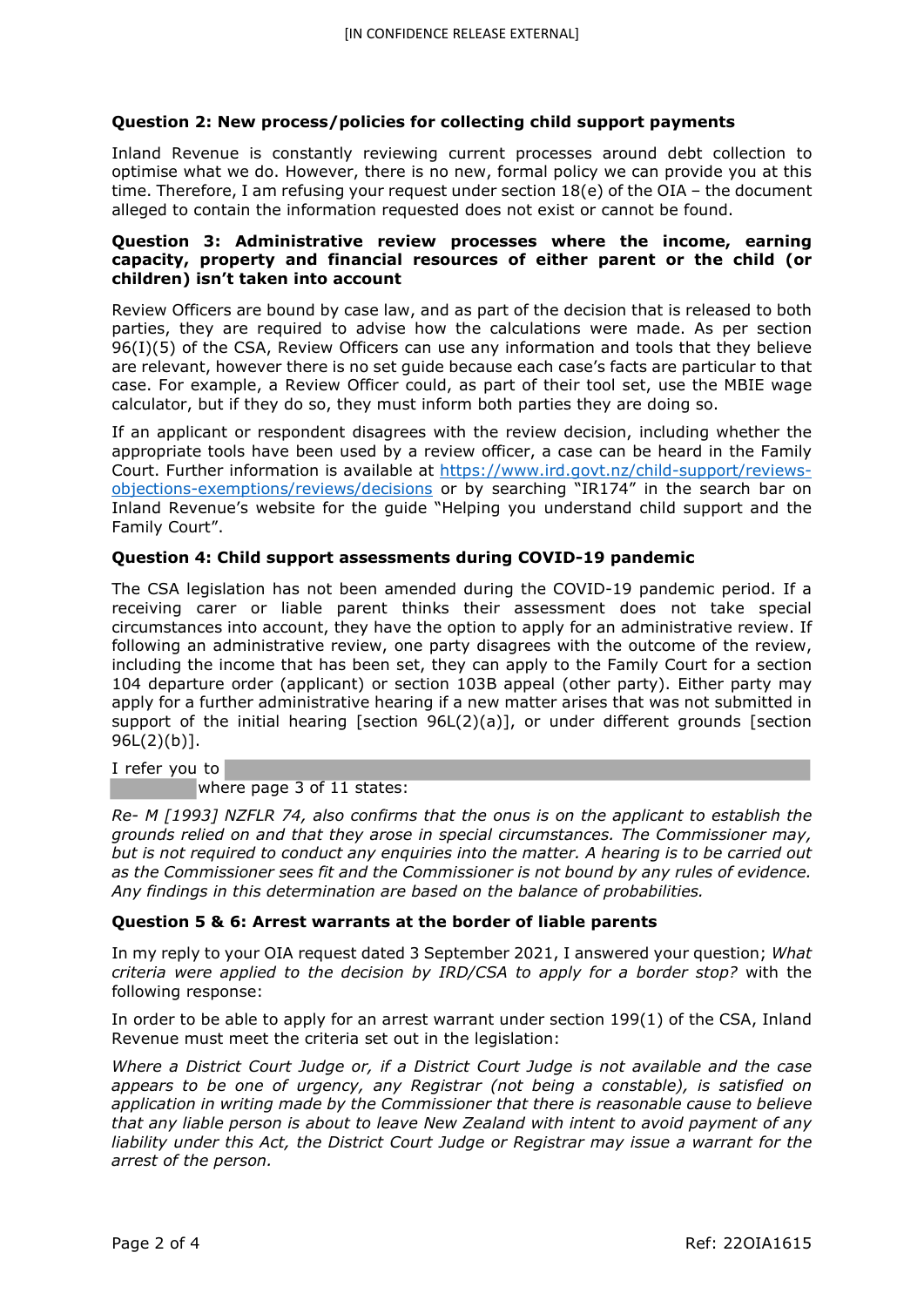I answered a further question from you in my reply on 14 February 2022; *Why do you not make border stops, even when you have clear information about a liable parent owing thousands transitioning in and out of NZ?*

Inland Revenue is required to prove to the courts that a liable parent is leaving the country with the intention of avoiding payment of their child support liability. The legislation does not allow us to apply for an arrest warrant simply because the liable parent is travelling. There is also no requirement for the liability or arrears to be at a specific level, and we do not have any internal policy around minimum amounts before we deem a case eligible for consideration of legal action.

We consider each case on its own merits, including factors such as, but not limited to, payment history, amount of arrears and recent contacts. We then decide if taking legal action will achieve the right outcome for all parties involved, as well as being an efficient use of the Commissioner's resources.

# **Question 7: Guidance/policies for collection of child support debt**

Inland Revenue examines the merits of each parent's ability to pay child support on a case-by-case basis. When a liable parent fails to pay child support, we attempt to contact them to establish why payment has not been made and to encourage them to pay voluntarily. When we are unable to secure funds through all voluntary channels, we look to enforce payments from liable parents by placing a deduction notice, under section 154 of the CSA, on any funds payable to that person. This includes income from salary or wages or from a bank account in the name of the liable parent.

From November 2020, new liable parents (as well as parents re-entering the system) who are receiving salary and wages will have the child support deducted directly from their pay through their employer. This arrangement will be set up as soon as a child support application is received.

If these collection actions are unsuccessful, Inland Revenue may also pursue other legal avenues to secure payment, set out in Part 11 of the CSA. These avenues include, but are not limited to, issuing summons for examination of financial means, applying to the courts for charging orders against property, warrants to seize property or warrants to arrest. We take these actions as a last resort after taking into account all information we hold, as mentioned above.

Inland Revenue has no set policy around debt collection of child support, instead focusing on dealing with each case on its own merits. As mentioned in my reply on 14 February 2022, we have a Child Support Reciprocal Agreement with Australia, which is a legally binding document between the governments of Australia and New Zealand, which came into effect on 1 July 2000. This agreement provides the framework to allow enforcement of child support and spousal or domestic maintenance between the two countries.

Further, in my response to you dated 3 September 2021 I provided information to you regarding The Hague Convention on the International Recovery of Child Support and other Forms of Family Maintenance 2007 (the Convention). This came into force in New Zealand on 1 November 2021. As previously mentioned, Article 23 of the Convention outlines the standard process that needs to be followed for recognition and enforcement when an application made under the Convention is received.